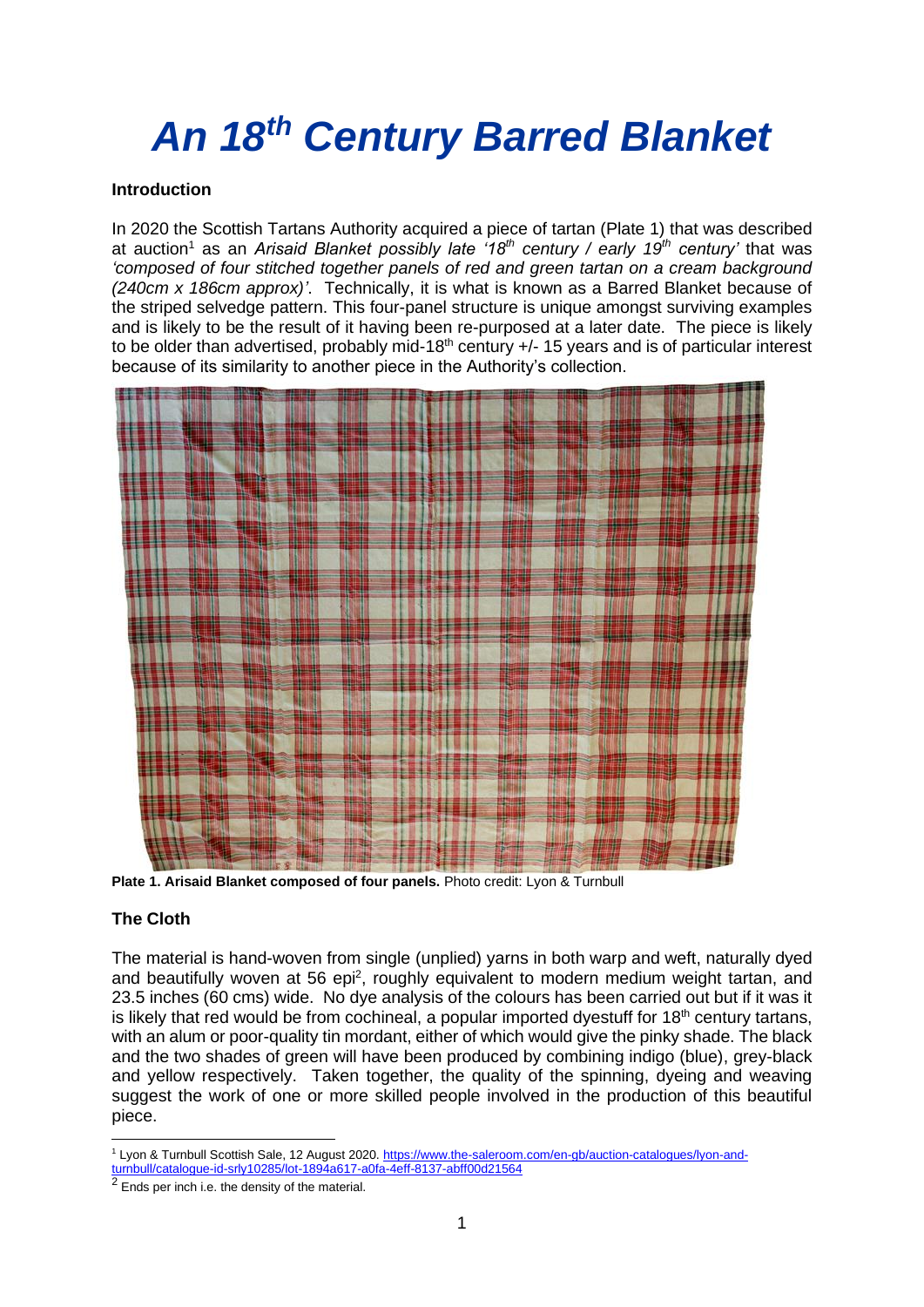#### **Construction**

The piece comprises four warp sections of single-width cloth (23.5 inches) wide, the overall dimensions being 94 x 73 inches (240 x 186 cms). One edge of each piece includes a barred selvedge pattern typical of the style found on other white based 18<sup>th</sup> century blankets. When originally constructed the piece comprised two sections of material, joined on the white selvedge and twice as long and half the width of the current structure i.e. 47 x 73 inches (120 x 186 cms). Each end finished in the middle of a white square and the ends were then turned and sewn down. A photographic reconstruction is shown in Plate 2.



**Plate 2. Realignment to show the original construction of two sections of single-width cloth.** © The Author

At some later date, the joined piece was cut in half through the centre dyed blocks of colour and the sections rearranged. As a result, the rearranged piece finished at different places in the pattern, the original white block at one end and the coloured block at the other. The sewing thread on each differs, the original using white wool from the weaving, the rearranged end was secured with cotton thread. (Plate 3).



 **Plate 3. Comparison of the original and later turned ends.** © The Author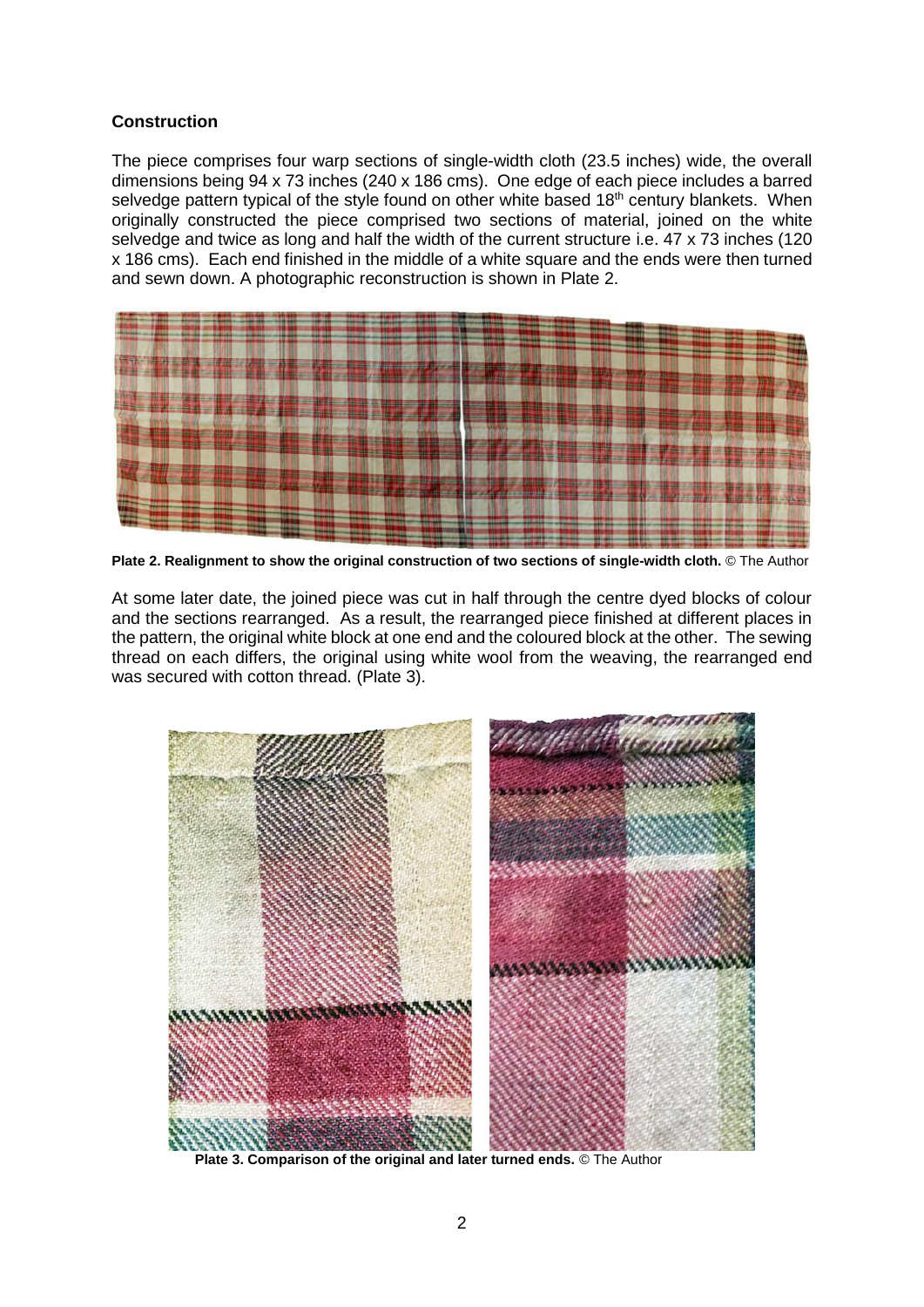Not only are there differences in the rearranged ends, the original and secondary joins also differ, the former being whip-stitched with wool, the latter with cotton thread (Plate 4).



**Plate 4. Different methods of sewing used for the original and later joins.** © The Author

The initials 'E S' are embroidered at one end of two of the panels with the same red wool used throughout the piece; standard practice in contemporary pieces. However, in this example the positioning of the 'S' partially overlapping onto the panel with the 'E' is amateurish and not in keeping with the quality of the cloth as a whole. This overlap means that the work must have been done after the two pieces had been joined. Both letters were embroidered so close to what were the raw ends before being finished (turned & sewn) to prevent fraying. As a result, part of each letter was folded onto the underside (Plate 5).

Initials were usually added to pieces of significance, for example; dowery or commemorative heirlooms. Unfortunately, neither the origins of the blanket, nor the identity of ES are known and there are too many possible combinations of first and second names to make any reasonable deduction about the original owner of the piece.



**Plate 5. The initials E S embroidered on either side of a join with 'S' overlapping onto previous panel and forming part of the turned edge.** Photo **©** The Author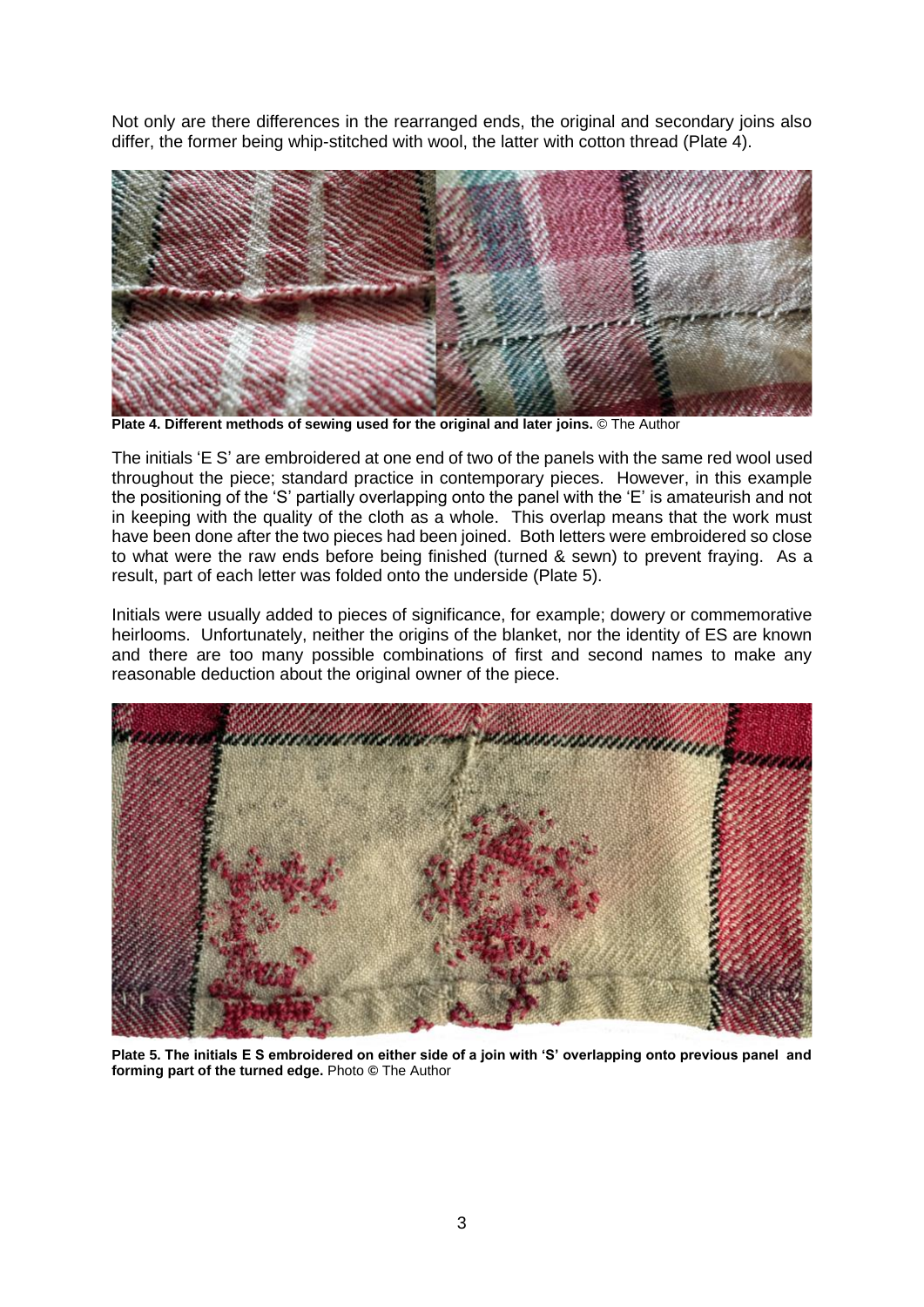## **The Sett**

Judging by surviving examples, white based patterns were common in the 18<sup>th</sup> century, and probably earlier but there are no known pre-1700 examples. These designs are often referred to as 'arisaid tartans' based on the claim that they were used for women's clothing in the 17<sup>th</sup> and early 18<sup>th</sup> centuries<sup>3</sup>. However, the evidence for this claim is questionable. The proportions and weight of many of the surviving specimens mean that they are far more likely to have been used for domestic ware such as bed covers, bed curtains etc. A number of specimens of this basic design survive. It was also included in Wilsons of Bannockburn's 1819 Key Pattern Book under the name *Blanket Pattern* which supports the idea that these were for domestic, not personal, use (Fig 1).



**Figure 1. A comparison of three mid-18th century Blanket Patterns with Wilson of Bannockburn's setting.**

What is unusual about this piece is the use of two shades of green where it is normal to have just one. Only one other example of this 'double green' is known.<sup>4</sup> Given the similarity in the quality, overall pattern, border arrangement and shades, there is the tantalising prospect that both were produced by the same weaver or from the same area, something that is extremely rare amongst surviving specimens.

There are two distinct elements to these 'blanket pattern' designs; the main or repeating pattern, and the barred border pattern. The main pattern can be described as an alternating white and red grounds; the former being plain, the latter decorated with finer stripes, usually of green, black and a double white line bordering the pivot. The ratio of the white and red blocks in these patterns is generally around 50/50 as it the case in this specimen. Not only is the sett of this blanket similar to a number of other contemporary specimens, as well as Wilsons' setting, but the barred border or selvedge pattern ( see Plate 6) seems to have been a common structure too. In this and a number of other specimens it is made up of five bars; three red stripes plus a green stripe between the centre and outer red stripe. In some the whole of the border is herringboned; here, the green stripe is woven using both shades whereas it's normally just one shade. In some examples the centre red is broader and sometimes enclosed by guards (Plate 6 middle specimen).

Wilsons' 1819 threadcount for their *Blanket Sett* was for *4 half Setts with a border* which is the same layout as this piece and all the similar surviving examples of this type of setting. This standardisation of setting in specimens from different parts of the country, and over time, is not seen amongst surviving examples of what might be called 'true tartans'; that is those fully dyed examples which show a much greater variation in the pattern. Almost nothing is known about how traditional patterns and weaving techniques were taught and passed on but this

<sup>3</sup> [http://www.scottishtartans.co.uk/Musings\\_on\\_the\\_arisaid\\_and\\_other\\_female\\_dress.pdf](http://www.scottishtartans.co.uk/Musings_on_the_arisaid_and_other_female_dress.pdf)

<sup>&</sup>lt;sup>4</sup> The piece is a section of a joined plaid (blanket) that was collected by the folklorist Alexander Carmichael, probably in the Western Isles, in the late 1800s. It is now in the collection of the Scottish Tartans Authority.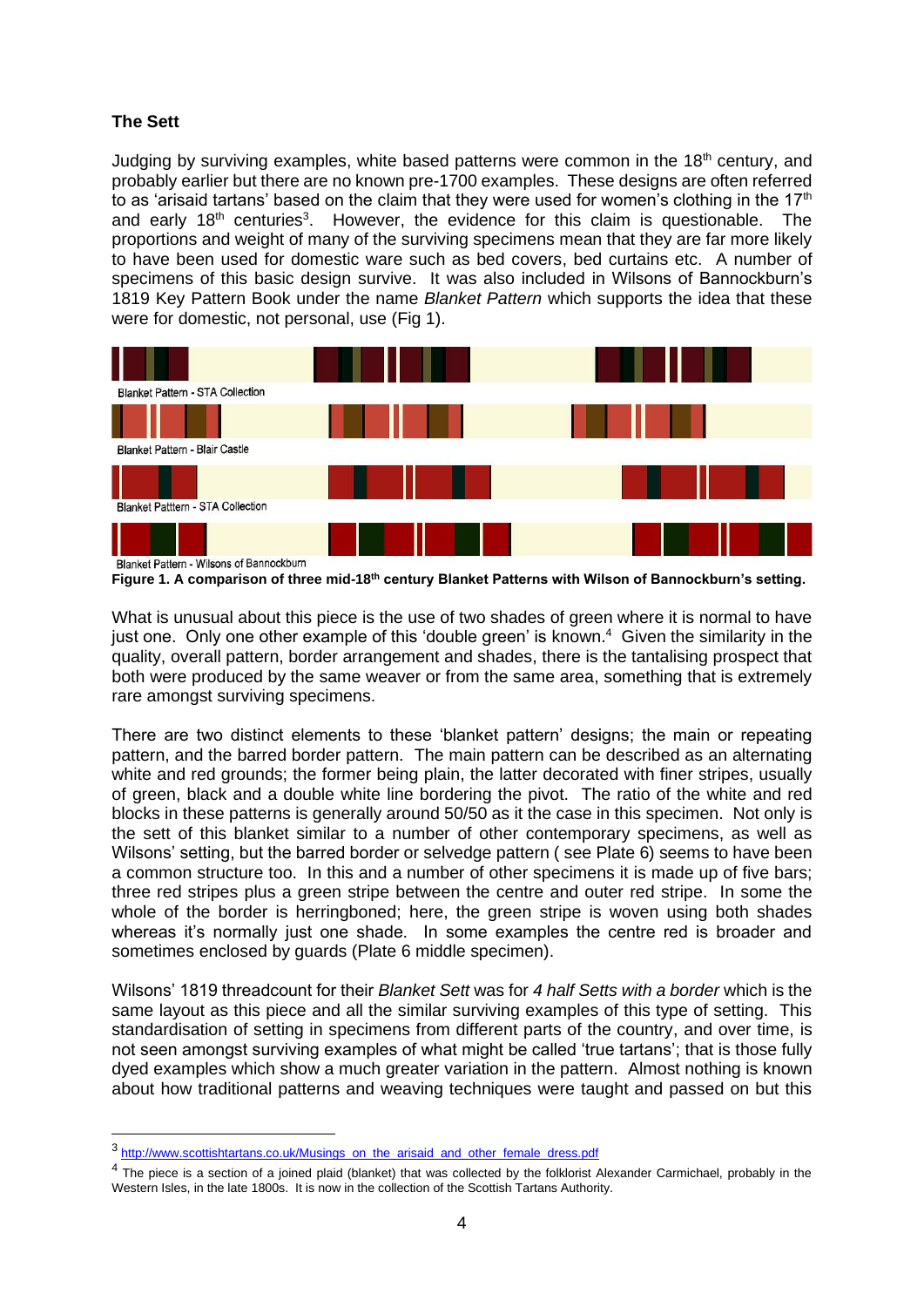style of blanket pattern shows evidence of some form of shared practice, or perhaps a centre of weaving that specialised in producing them.



 **Plate 6. Three pieces showing the sett and the five-barred selvedge pattern.** Photo **©** The Author

#### **Conclusion**

The offset warp of the material used to make this piece is consistent with a rural weaving technique that died out in the late  $18<sup>th</sup>$  century. The practice was continued by Wilsons of Bannockburn into the first quarter of the 19th century under the name *Blanket Sett* but this is not an example of their cloth.

Dating pieces such as this blanket is difficult, there are two examples dated 1726 and 1777 respectively that show that this style of white based pattern was probably woven in the Highlands for much of the  $18<sup>th</sup>$  century. How much older the practice was cannot be determined with any degree of confidence but given the quality of the cloth and the dyeing it is not unreasonable to date it to the mid-18<sup>th</sup> century, plus or minus 15 years (c1735-65).

Originally this was narrower and longer with just two warp lengths joined and initialled, probably at the same time. Whether it was used as a woman's plaid in the way described<sup>5</sup> by Burt<sup>i</sup> is unknown but the initials made this unlikely. Whilst its original use is unknown, what is certain is that it was subsequently re-purposed by being cut in half lengthways and the two lengths joined to make a piece roughly square. This rearranged piece would have been more suited for use as a bed or table covering.

The quality, of the material and embroidery point to the weaver and the person who joined and embroidered the piece being different people. Who the initials ES represented will probably

<sup>&</sup>lt;sup>5</sup> The Plaid is the Undress of the Ladies; and to a Genteel Woman, who adjusts it with a good air, is a becoming Veil. It is made of Silk or fine Worsted, chequered with various lively colours, two Breadths wide, and three yards in length.